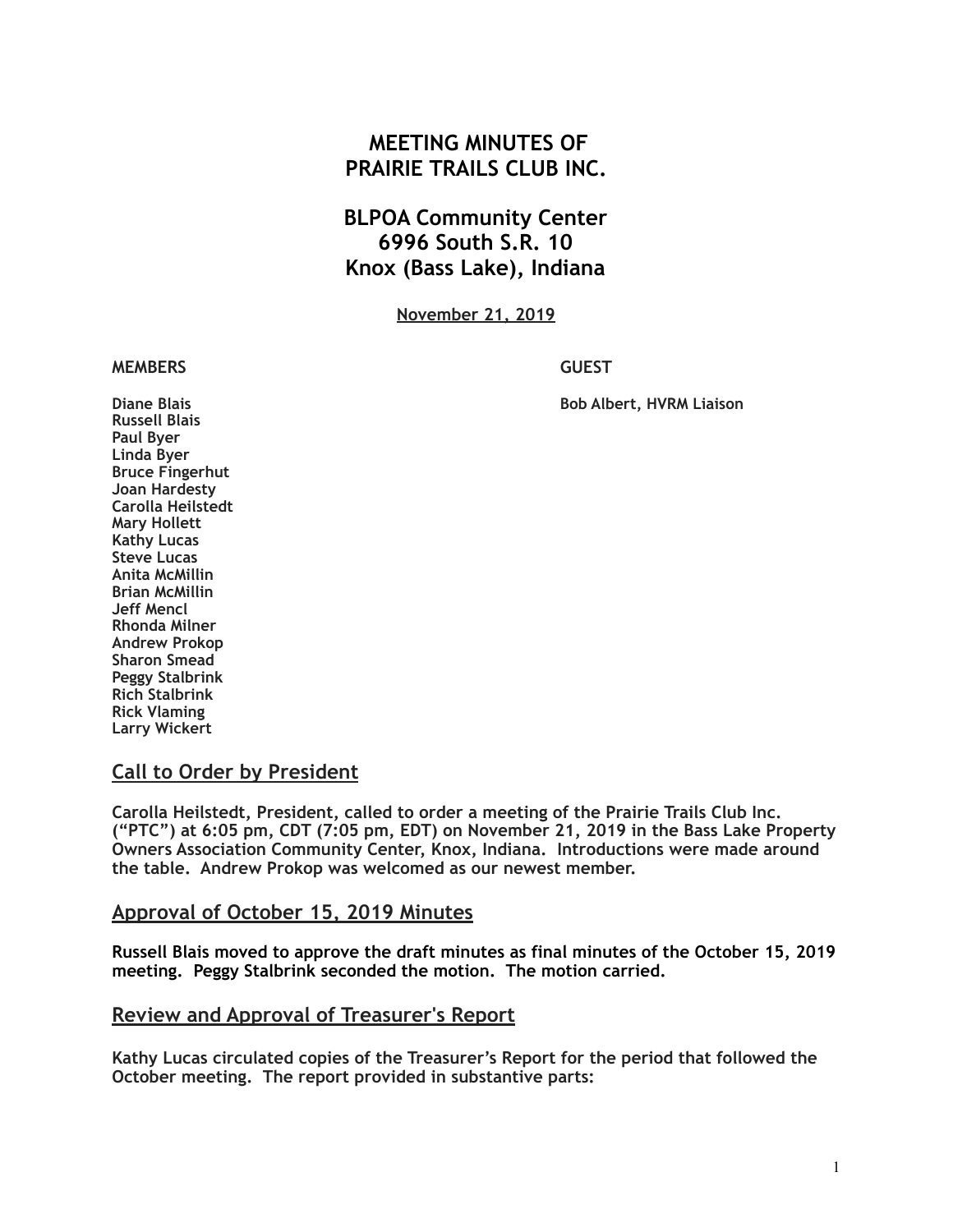### **I) First Farmers Bank & Trust (FFBT) Balance forward from 10/16/19 \$ 37,708.05**

#### **INCOME**

| 10/16/19 Deposit<br>Brochure ads: Fingerhuts, Irish & BL Pubs, Sportyz, JK Deli | 500.00 |  |
|---------------------------------------------------------------------------------|--------|--|
| 10/24/19 Deposit<br>Joan Hardesty Dues & Donation                               | 50.00  |  |
| 11/18/19 Deposit<br>Benches: Blais/Vlaming; McKendry                            | 700.00 |  |
| 11/18/19 Deposit<br>Brochure ads: MBS, Christos                                 | 200.00 |  |

#### **Total Income****\$1,450.00**

#### **EXPENSES**

| Total Expenses. (\$1,091.80)                                                             |          |  |
|------------------------------------------------------------------------------------------|----------|--|
| 11/12/19 Bank Fee (mobile deposits)                                                      | (3.00)   |  |
| 10/23/19 Check #1050 to Lucas Corral Design<br>Update & redesign of signage and web maps | (650.00) |  |
| 10/21/19 Check #1049 to J. Mencl<br>Reinbursement for gate materials                     | (53.80)  |  |
| 10/15/19 Check #1048 to OTES<br>5 You-Are-Here signs & 2 Vin Fiz signs                   | (385.00) |  |

#### **Ending FFBT balance as of 11/21/19 \$ 37,066.25**

### **II) Northern Indiana Community Foundation (NICF)**

| 3,935.17 |
|----------|
|          |

**Total of both accounts**: **\$41,001.42**

**Kathy thanked Russ and Bruce Fingerhut for their special efforts in seeking and delivering donations from donors for our new brochures. She urged members to also pass along our thanks to the donors. She then broke down restricted and unrestricted funding as set forth below:** 

### **RESTRICTED GRANTS/DONATIONS**

| Luminous Fund 2 (2018) | Signage for Bass Lake General 4, 301.19 (OTES \$110 Vin Fiz) |  |
|------------------------|--------------------------------------------------------------|--|
|                        |                                                              |  |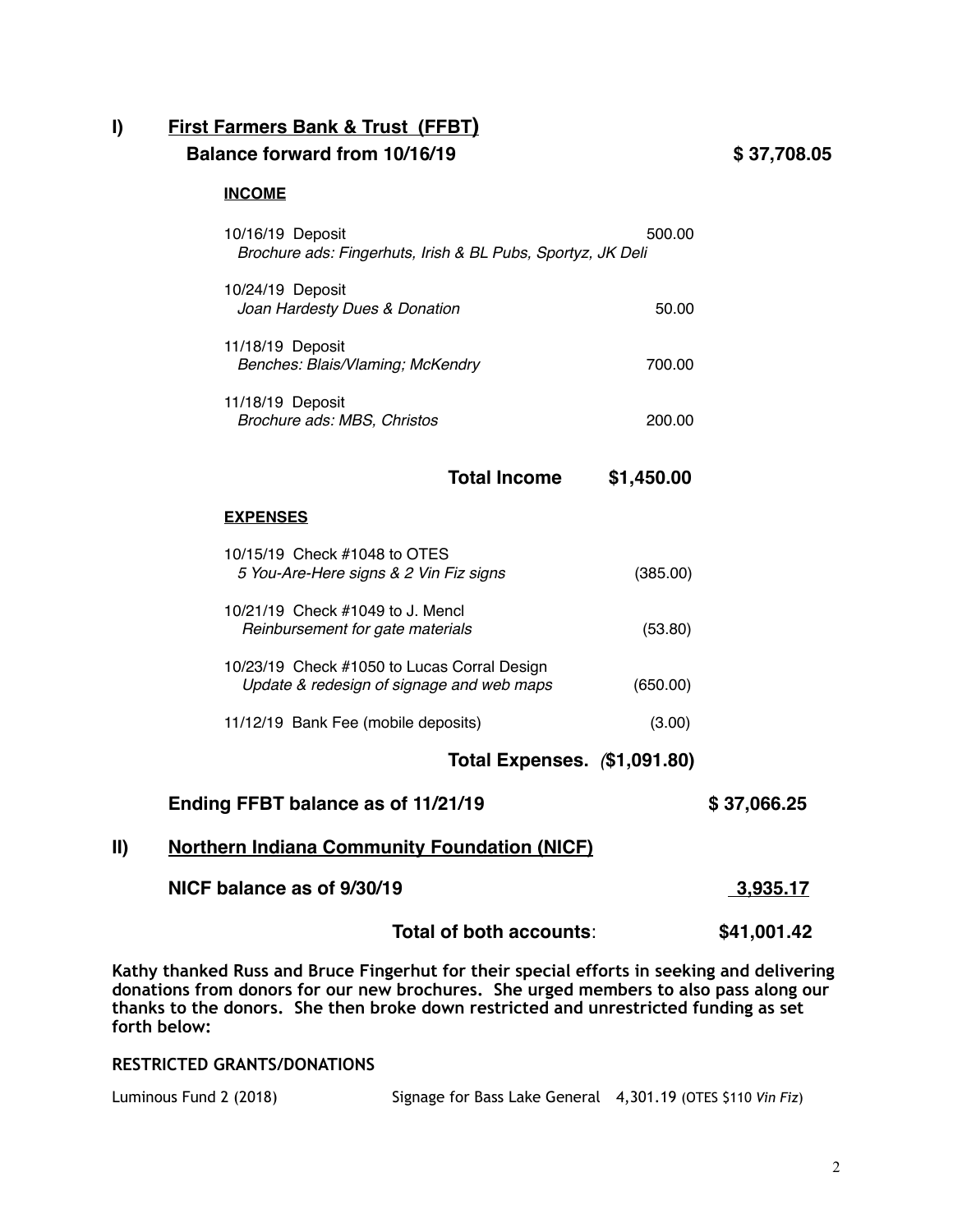| Luminous Fund 3 (2019)                | Match NLT Grant                              |                 |                   | 5,000.00                     |                                 |  |
|---------------------------------------|----------------------------------------------|-----------------|-------------------|------------------------------|---------------------------------|--|
| Hardesty Memorial Grant               | Wayfinding/Interpretive Signs                |                 |                   | 7,132.50 (OTES \$275 & Lucas |                                 |  |
|                                       |                                              |                 |                   |                              | Design \$650 signs/linked maps) |  |
| Hardesty Memorial Grant (2019)        |                                              | Match NLT Grant |                   | 5,000.00                     |                                 |  |
| <b>PTC Commitment</b>                 |                                              | Match NLT Grant |                   | 5,000.00                     |                                 |  |
| Indiana Greenways Foundation          |                                              | Match NLT Grant |                   | 5,000.00                     |                                 |  |
| Marshall CHA & Blais/Vlaming/McKendry | <b>Benches</b>                               |                 |                   | 1,050.00                     |                                 |  |
| Lucas lakehouse guests' donation      | <b>Future Vision/website</b><br><b>TOTAL</b> |                 |                   | 700.00                       |                                 |  |
|                                       |                                              |                 |                   | \$33,183.69                  |                                 |  |
| <b>SUMMARY OF ACCOUNTS</b>            |                                              | <b>TOTAL</b>    | <b>RESTRICTED</b> |                              | <b>UNRESTRICTED</b>             |  |
| First Farmers Bank & Trust            |                                              | \$37,066.25     | \$30,183.69       |                              | \$6,882.56                      |  |
| Northern Indiana Community Foundation |                                              | 3,935.17        | 3,000.00          |                              | 935.17                          |  |
| <b>BREAKDOWN</b>                      |                                              | S41,001.42      | \$33,183.69       |                              | \$7,817.73                      |  |

**Rhonda Milner moved to approve the Treasurer's Report including the update of Restricted and Unrestricted funds. Anita McMillin seconded the motion. The motion carried.** 

### **Monthly Report of Erie Trail Southeast Extension Workgroup**

**During the October meeting, the workgroup reported that a draft document with Indiana DNR for grant and cost share allocation was moving forward, and the workgroup was optimistic a contract with the Troyer Group would come to fruition. Kathy had suggested several changes to the proposed contract with Troyer Group, most of which related to liability issues.** 

**During the current meeting, Carolla reported both of these subjects were addressed. On October 29, the PTC and the Troyer Group, Inc. entered an "Agreement between Owner and Engineer for Professional Services". The survey and data collection phase will be performed through Bob Aloi of Territorial Engineering, LLC in Walkerton, and subsequent phases through Jonathon Geels of Troyer Group in Mishawaka. On November 8, the DNR emailed the workgroup to congratulate us the delivery of a fully executed contract that will expire on May 1, 2022.** 

**Carolla said Jonathon Geels has been given the go-ahead for Territorial Engineering to begin the survey phase. As referenced during our October PTC meeting, Paul Byer has cleared brush from atop ballast placed for the former Erie Railroad to help facilitate a survey, but the workgroup has not been informed that surveying has begun. Members of the PTC and the general public were cautioned that the two-mile rail segment east of US 35 is now a worksite, and entry should not be made without direct authorization from the Troyer Group.**

**The DNR informed the workgroup by email on November 18 that \$68,750 was approved for Phase 1 of the PTC grant and contract with the State of Indiana. As PTC Treasurer, Kathy made a written request for this amount the following day. After its deposit in the PTC account with Farmers Bank & Trust, the workgroup will augment the grant with local share for contractural payment to the Troyer Group in a lump sum of \$73,285. The lump sum is based on estimated payment for survey and data collection, preliminary design phase, environmental coordination, final design phase and bidding and negotiation**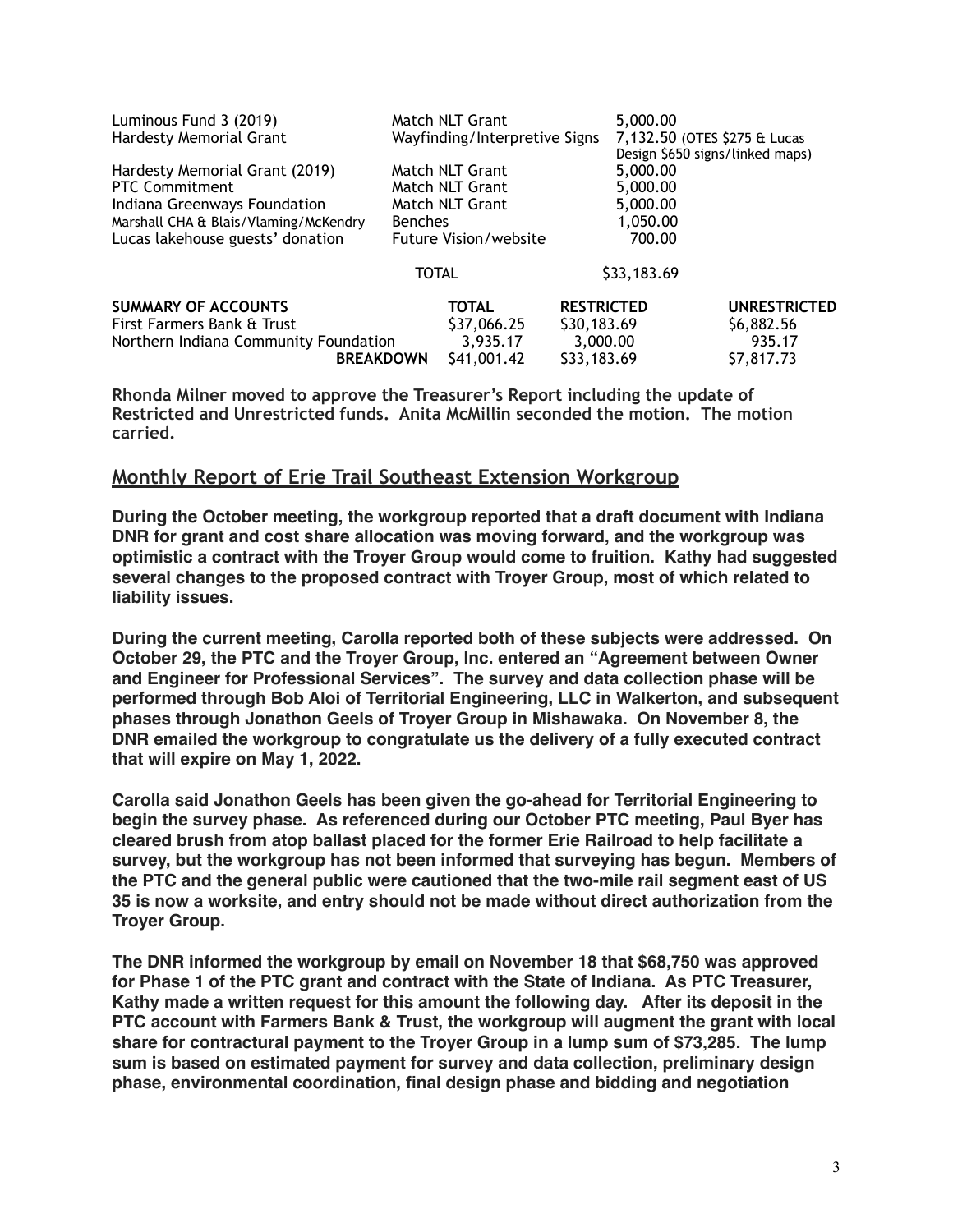**phase. The workgroup anticipates the \$73,285 payment will likely be made to the Troyer Group prior to the PTC's January meeting.** 

## **Erie Trail Connections Update**

**Kathy reported she and Steve joined Rich and Peggy Stalbrink for a Vibrant Communities meeting held in LaCrosse on October 21. The meeting was focused on the potential for development of towns and cities in LaPorte County. We discussed progress through Next Level Trails funding in Lake, Porter and Starke Counties that will extend segments of the Great American Rail-Trail and the American Discovery Trail as non-motorized routes. A major advancement of this trend toward connectivity would be served by a non-motorized route from North Judson northwest to LaCrosse and then west to Porter County.**

**She added that the Indiana Greenways Foundation ("IGF") partnered with the Indiana Parks and Recreation Association for an October 31 workshop in Portage. The IGF provided us with a \$5,000 grant as a critical part of the PTC match for the Next Level Trails funding to extend the Erie Trail for two miles southeast of US 35. This workshop focused on connecting towns to trails. Starke County participants included Brenda Palmer, Executive Director of the Starke County Chamber of Commerce. Kathy said "Steve and I also participated at the request of Mitch Barloga," IGF President. The hope is a coalition can be developed among Northwest Indiana trail proponents. Kathy added that she and Steve would make a contribution to the Starke County Chamber, for PTC membership, to advance broader understanding of our activities and the potential benefits to Starke County of a strong trail system.** 

## **Report on Moving Starke County Forward**

**Kathy said she communicated recently with Deborah Mix regarding the Moving Starke County Forward Organization and this summer's challenge of "100 miles in 100 days". For bicycle riders, the event was redefined this year as a 1,000 mile challenge. She praised Jeff Mencl for his extraordinary effort in logging 1,068 miles. Kathy said she would follow up with Deb to help confirm the final results of the challenge.**

**Kathy said she also spoke with Deb concerning the status of the Starke County Initiative for Lifelong Learning (SCILL) and the outstanding commitment to develop bike racks. A follow-up report will be provided during the next meeting.** 

## **Report by Brochure Workgroup**

**Linda Byer distributed the final design but with a slightly smaller layout for the four-fold brochure. No modifications were sought from the membership. She said the printer needs to purchase larger paper, but she expects printing to occur when that happens.**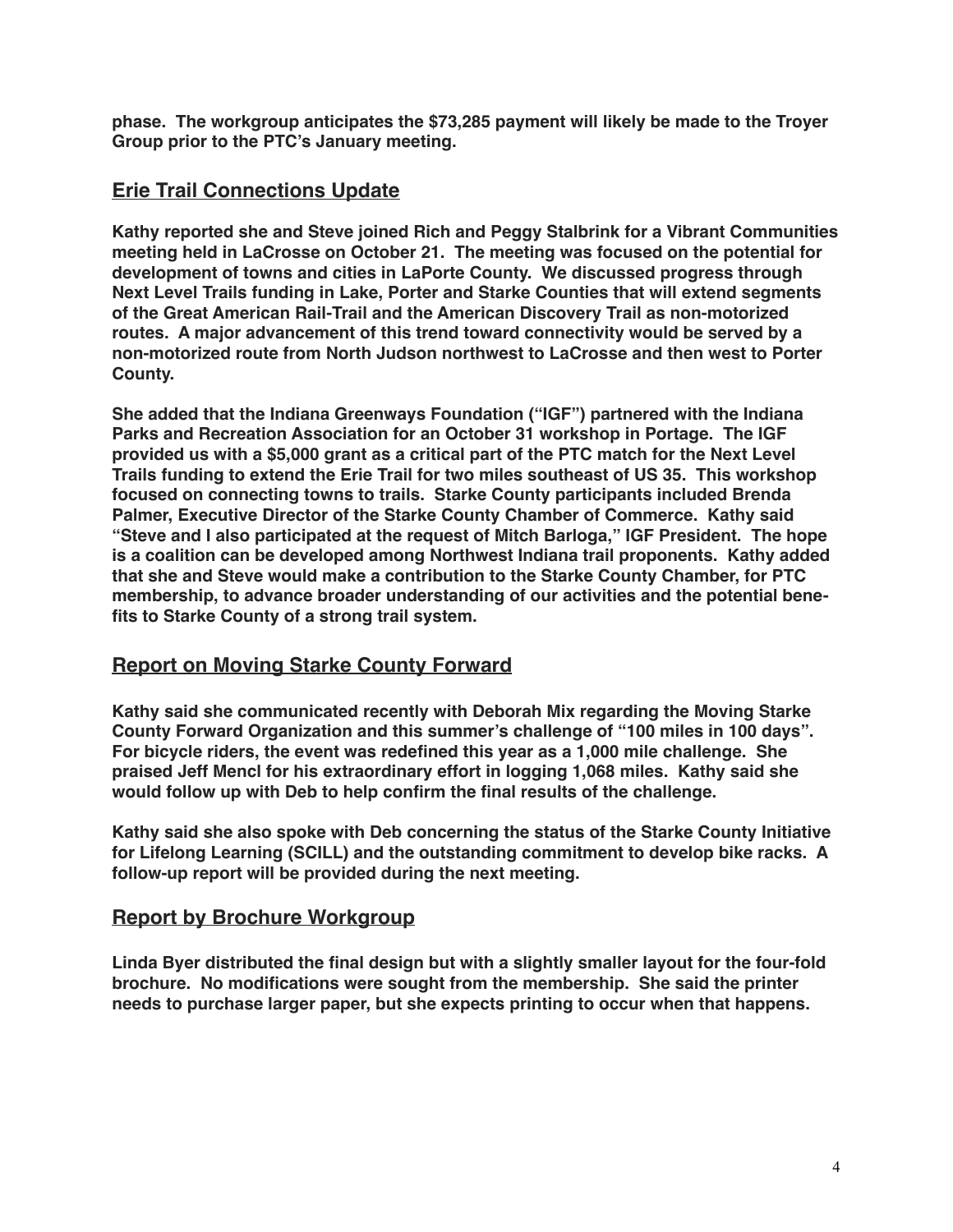# **Identification of Chair for Workgroup to Develop Redesigned Website and Update Future Vision Statement**

**During the October meeting, Carolla established a workgroup to develop a redesigned website with inclusion of an updated vision statement. She appointed Bruce, Rhonda, Kathy, Sharon Smead, Steve and herself to the workgroup. Carolla has since worked with Steve Antisdel of Precept Partners, LLC to implement Google-for-Nonprofits. After brief discussion she agreed to serve as chair for the workgroup.**

### **Update on Constellation of Starke Initiative**

**Larry Wickert provided an update on the Constellation of Starke initiative. He said Starke County representatives made the final presentation to OCRA for the Stellar Communities Program application "a week ago, Tuesday. I thought it went well. We came a long way" with our application "in a very short time. On December 5, "we'll find out who gets the designation." He also talked about the new mural in North Judson designed and painted by Anthony Brooks, who grew up in Starke County.**

### **Consider Authorizing Annual Membership without Dues for Special Service**

**Steve said members have suggested to him authorizing an annual membership, without dues, where a member provides special services. He offered governance language that might implement this idea:** "Following a membership resolution that finds a person provides special service to or on behalf of the Prairie Trails Club Inc., which clearly exceeds a value of \$25, the board of directors may approve an annual membership for the person without payment of dues." **He gave as an example a young person who has a particular skill but for whom the \$25 membership fee could be challenging.** 

**Rich suggested an alternate and preferable approach might be for members to support a scholarship for such a person. Steve agreed and said that he was not urging immediate approval of the idea. Even if the idea has merit, it should have board support. Also, the offered wording was intended just a starting point and not likely final language.**

**Bob Albert said the PTC needed to be cautious about authorizing labor in lieu of dues. There may be a conflict with the IRS if a person claims a charitable deduction.**

**Bruce moved to refer the concept to the board of directors for further discussion. Larry seconded the motion. The motion carried.**

### **Board of Directors Election**

**Four of seven members of the board of directors were up for election. Carolla, Sharon and Steve indicated they were willing to continue service. Russ nominated Brian as the fourth member. Brian said he was willing to serve. No other nominations were offered, and no other member volunteered to serve on the board. Bruce moved the nominations be closed. Rick Vlaming seconded the motion. The motion carried. Carola Heilstedt, Sharon Smead, Steve Lucas and Brian McMillin were elected to two-year terms and join Bruce Fingerhut, Diane Blais and Peggy Stalbrink, whose terms expire at the end of 2020.**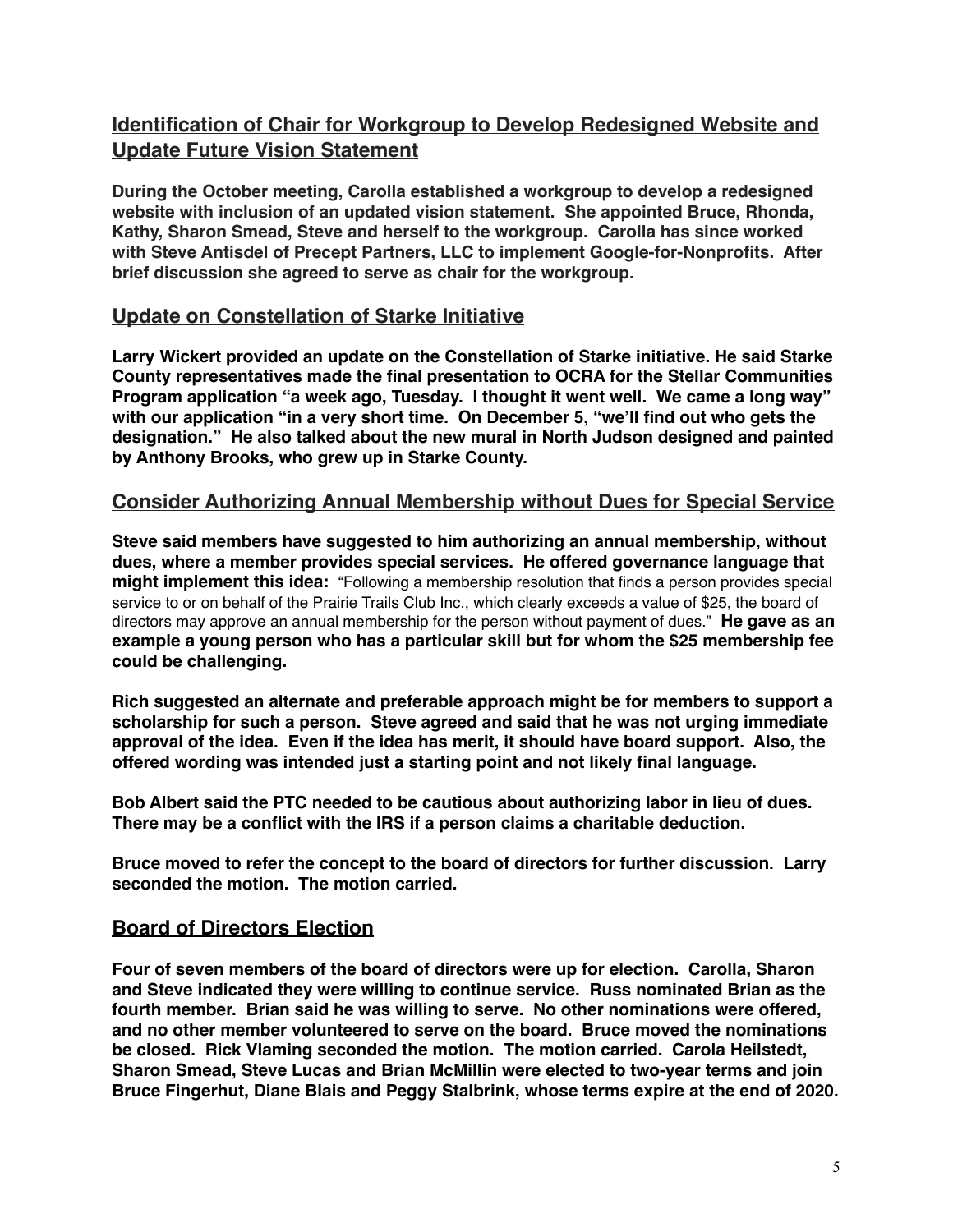# **Report of November 16 Joint Workday with CISMA**

**A dozen volunteers participated in a joint PTC and Starke/Pulaski County CISMA workday directed to removing invasive species along the Erie Trail immediately east of County Road 250 West for a distance of 100 to 150 yards. The CISMA was led by its Northwest Indiana Regional Specialist, Erica Luchik. Paul and Linda Byer led the PTC effort. Plant species that were removed included Siberian elm (***Ulmus pumila***), bush honeysuckle (***Lonicera***), black locust (***Robinia pseudoacacia***), autumn olive (***Elaeagnus umbellata***) and winged burning bush (***Euonymus alatus***). Linda and Erica also identified oriental bittersweet (***Celastrus orbiculatus***) shortly before we concluded for the day, but our group was unable to treat very much.**



 **Joint workday in progress facing west (November 16, 2019)** *Image by Erica Luchik.*

**Brian noted that the Friends of the Panhandle Pathway and other organizations use a chipper to help minimize the visual impacts of invasive species and other vegetation control projects along trails. He asked about the feasibility of the PTC investing in a chipper. Kathy asked where the chipper would be stored. Jeff said large chippers should be operated by trained professionals. Paul reported that he observed a small chipper for sale at a retail store for less than \$100, but this chipper had been sitting for several months and he was unsure whether it was operable. Bruce moved to approve up to \$100 for Paul and Linda to purchase a chipper. Rhonda seconded the motion. The motion carried.**